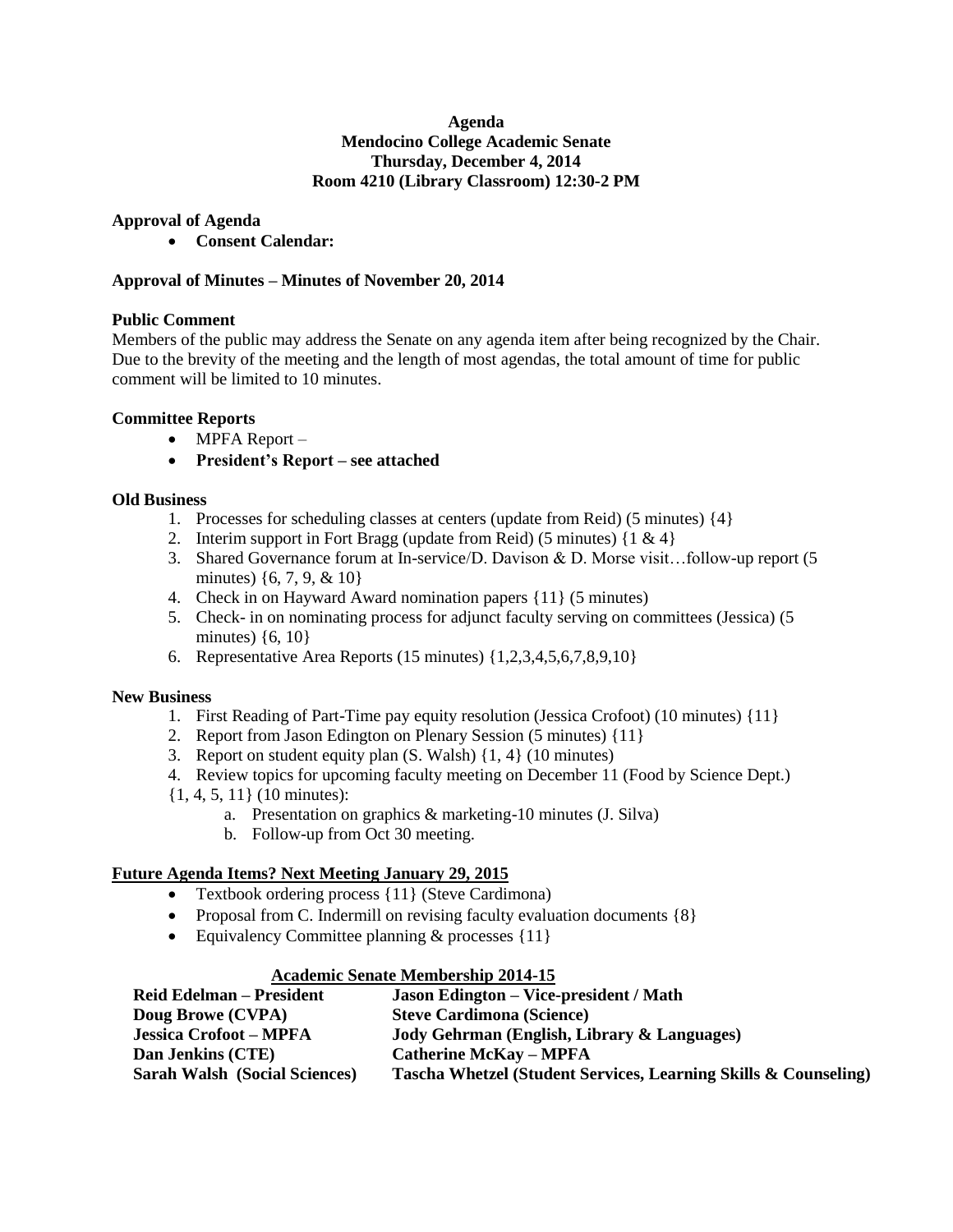|                          | <b>MINUTES</b><br>Mendocino College Academic Senate<br>Thursday, November 20, 2014<br>$12:30 - 2:00$ p.m., Room 4210                                                                                                                                                               |
|--------------------------|------------------------------------------------------------------------------------------------------------------------------------------------------------------------------------------------------------------------------------------------------------------------------------|
| <b>Call to Order</b>     | Reid Edelman called the meeting to order at: 12:32                                                                                                                                                                                                                                 |
|                          | Consent Calendar - Approve Dan Jenkins and Catherine Indermill to serve on the<br>ACT Student Crisis Committee as needed.                                                                                                                                                          |
| <b>Present</b>           | Tascha Whetzel, Jessica Crofoot, Catherine McKay, Jason Edington, Reid<br>Edelman, Jody Gehrman, Sarah Walsh, Dan Jenkins, and Steve Cardimona                                                                                                                                     |
| <b>Absent</b>            | Doug Browe                                                                                                                                                                                                                                                                         |
| <b>Guest</b>             | Conan McKay                                                                                                                                                                                                                                                                        |
| <b>Agenda Approval</b>   | M/S/C (Edington/Crofoot) to approve the Agenda of November 20, 2014                                                                                                                                                                                                                |
| <b>Minutes Approval</b>  | M/S/C (Cardimona/Edington) to approve the Minutes of November 6, 2014 with<br>a change in a membership name and a change by Steve Cardimona.                                                                                                                                       |
| <b>Public Comment</b>    | Edelman mentioned that, per the current Part-Time Faculty CBA section 18.5.2,<br>the Part-Time Faculty union is responsible for appointing part-time faculty to<br>college committees subject to Senate approval.                                                                  |
|                          | Edelman suggested that the language be changed to: "18.5.2 Nominations of<br>part-time faculty for campus committees shall be gathered by the Part-Time<br>faculty representative on the Academic Senate and submitted to full Academic<br>Senate for discussion and appointment." |
|                          | Crofoot reiterated that what she stated before is accurate. Names are currently<br>brought to MPFA and forwarded to the Senate for approval. She will follow up<br>with the proposed change to this procedure through negotiations.                                                |
| <b>Committee Reports</b> | <b>MPFA</b><br>No report – Received a copy from Warf of MCFT statement regarding PT faculty<br>pay equity.                                                                                                                                                                         |
|                          | <u>President's Report</u> – The report is attached. The following information is<br>included: VP/Deans/Senate (11/4/14); BOT (11/5/14); EAP (11/11/14); and<br>information submitted relating to the "Proposed Resolution on Part-Time Faculty<br>Pay Equity".                     |
|                          | Edelman was unable to attend the last Board Meeting due to his performance<br>schedule.                                                                                                                                                                                            |
|                          | Edington attended the Board Meeting - The Point Arena Field Station was<br>discussed. President Reyes mentioned the possibility of a conservation easement.<br>The motion was approved and the Board has directed the District to pursue the                                       |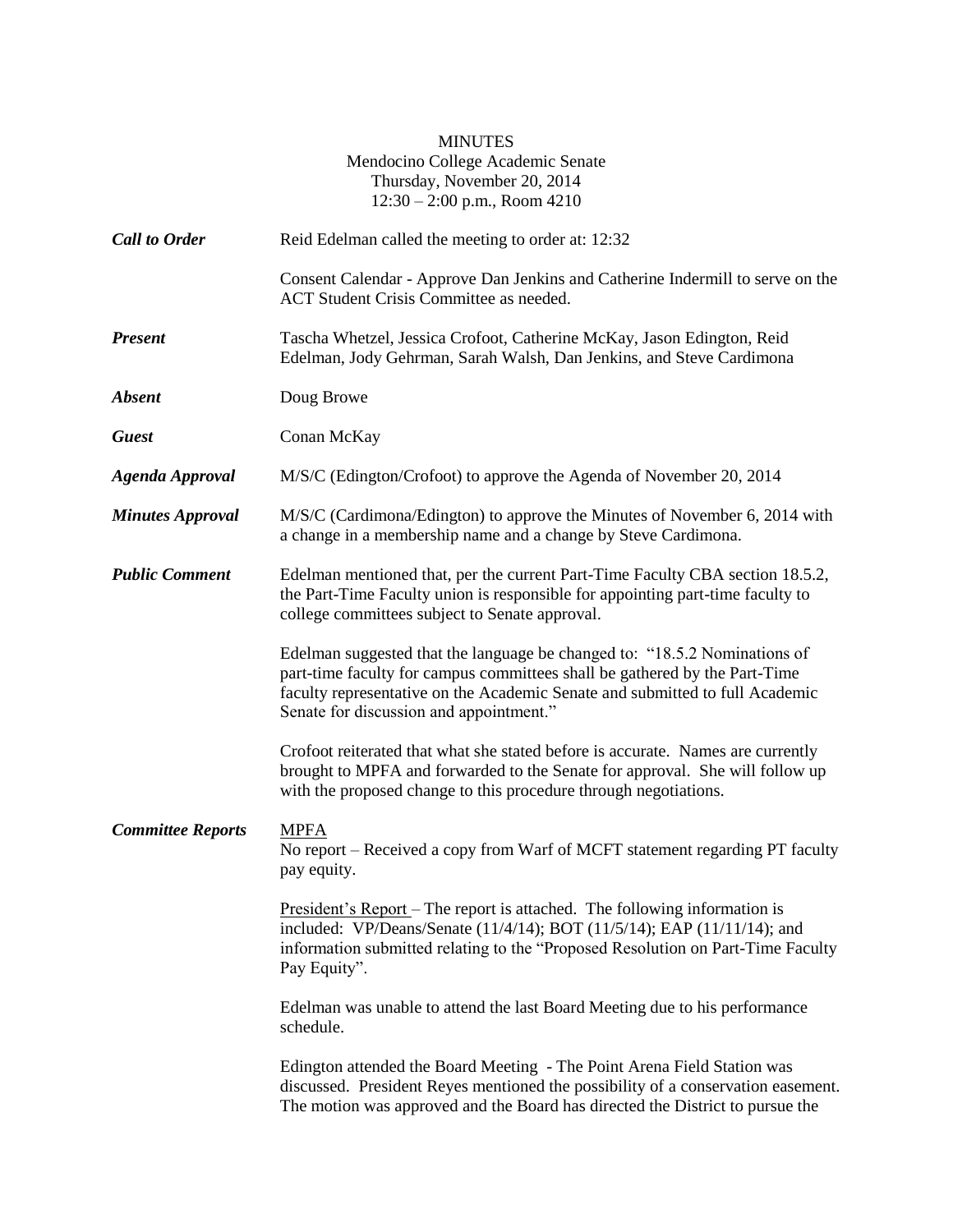conservation easement. A meeting will be held with those interested in fundraising to help maintain the property. An agreement will be signed that will limit the use to educational purposes. No commercial development will be permitted in the future. *Old Business* **Processes for Scheduling Classes at the Centers** McKay mentioned the need to work in conjunction with the Deans regarding the class schedule. Often times the Centers will schedule classes independently. When offering the same classes at each location there is an issue with enrollment. There needs to be a discussion with the full-time faculty member before the schedules are printed. McKay stated that as a full-time faculty member we should be consulted regarding classes that are offered at the campus and the centers. The foursemester sequence needs to be considered. There should be some consultation between faculty and the Deans. Edelman asked if there has been communication with the Deans McKay responded - yes, but there needs to be further discussion regarding class offerings. Edelman does not have this issue with the courses that are offered in his department. Edelman asked Senate members if they have been involved in the scheduling with the Fort Bragg Center. The issue is more with the Lake and Willits Center. Jenkins asked that he be included when scheduling classes within his area. Edelman will bring this information to the Deans/VP meeting. He will inform them that all of our constituents want to be part of this process. **SLOT Report (**Information provided by Jenkins**) Status**: • Course level SLOs: o 80% SLOs assessed (of all active courses in the curriculum inventory)  $\bullet$  SAOs: o 18/30 SAOs drafted **SLOT Activities**: SLO assessment evaluation is in process; we're considering further evaluation assessments based on some refined criteria (by type of assessment, for example). Themes will be identified and shared.

> PSLOs/SAOs: those in the "PR Part II" year need to map and assess PSLOs. I will set this up by the end of the semester for completion next semester. Themes will be identified and shared.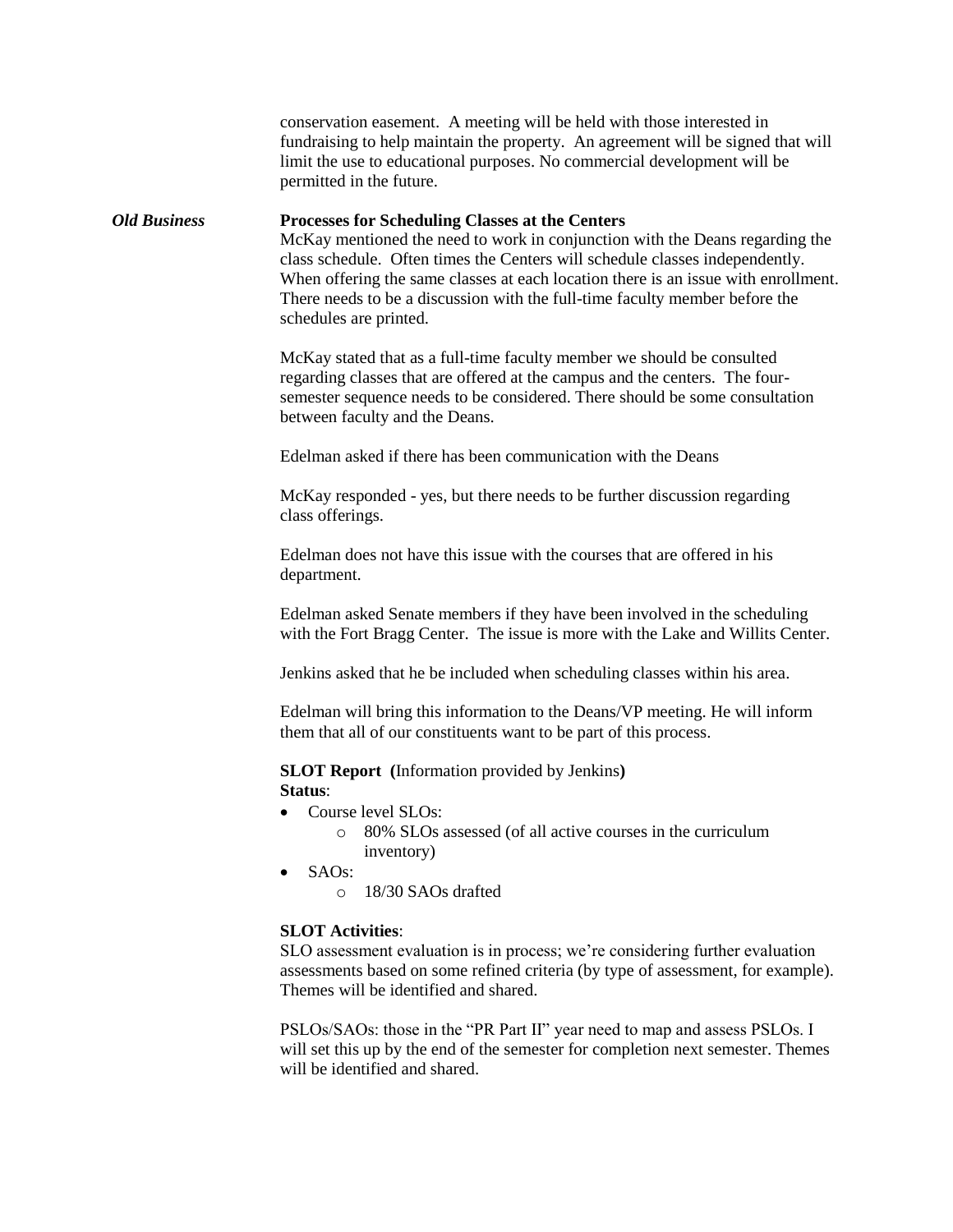We plan to map and assess PSLOs to ISLOs in the spring (after PSLO assessments are completed). Themes will be identified and shared.

SLOT is in the process of reviewing the most current ACCJC standards (July 2014; see attachment). There are concerns regarding I.B.6: *The institution disaggregates and analyzes learning outcomes and achievement for subpopulations of students. When the institution identifies performance gaps, it implements strategies, which may include allocation or reallocation of human, fiscal and other resources, to mitigate those gaps and evaluates the efficacy of those strategies.*

There remains a lack of means to track how the intention or identified need to modify SLO/ assessment/ instructional approach was addressed.

SLOT "Marketing" subcommittee is looking at how to reframe the SLO concept to further change the general attitudes and approaches to SLO matters. We are in the process of collecting positive responses to assessments and other positive experiences to share with all staff.

The Academic Senate expressed a desire to reconsider ISLO #6 (lifelong learning) when it was first developed. I will bring this back to AS for review.

## **Follow-up with Full-Time Faculty – October 30th Meeting/Survey Presentation**

At the end of the meeting there was a presentation by Koetzner regarding the outcome of the survey.

It was mentioned that the presentation was rushed. Faculty members wondered why particular considerations were being made?

Edington would like others to share their perspective of things at a future meeting.

Edelman mentioned that this survey is **NOT** on behalf of the Senate.

#### *New Business* **Planning of Shared Governance Forum**

The Senate is working on a Shared Governance forum to be held during the Spring In-service. Edington is trying to arrange for Dolores Davison and David Morse from ASCCC to provide information on this topic. If possible, their visit is to provide a workshop for Senate members on Thursday and provide information at the In-service on Friday morning with an afternoon faculty meeting.

It was suggested that Senators meet with Davison and Morse late on Thursday, then bring in the administration for further discussion.

#### **Hayward Award Nomination**

Whetzel mentioned that Skip Beale was nominated by Steve Cardimona and Catherine Indermill for the Hayward Award.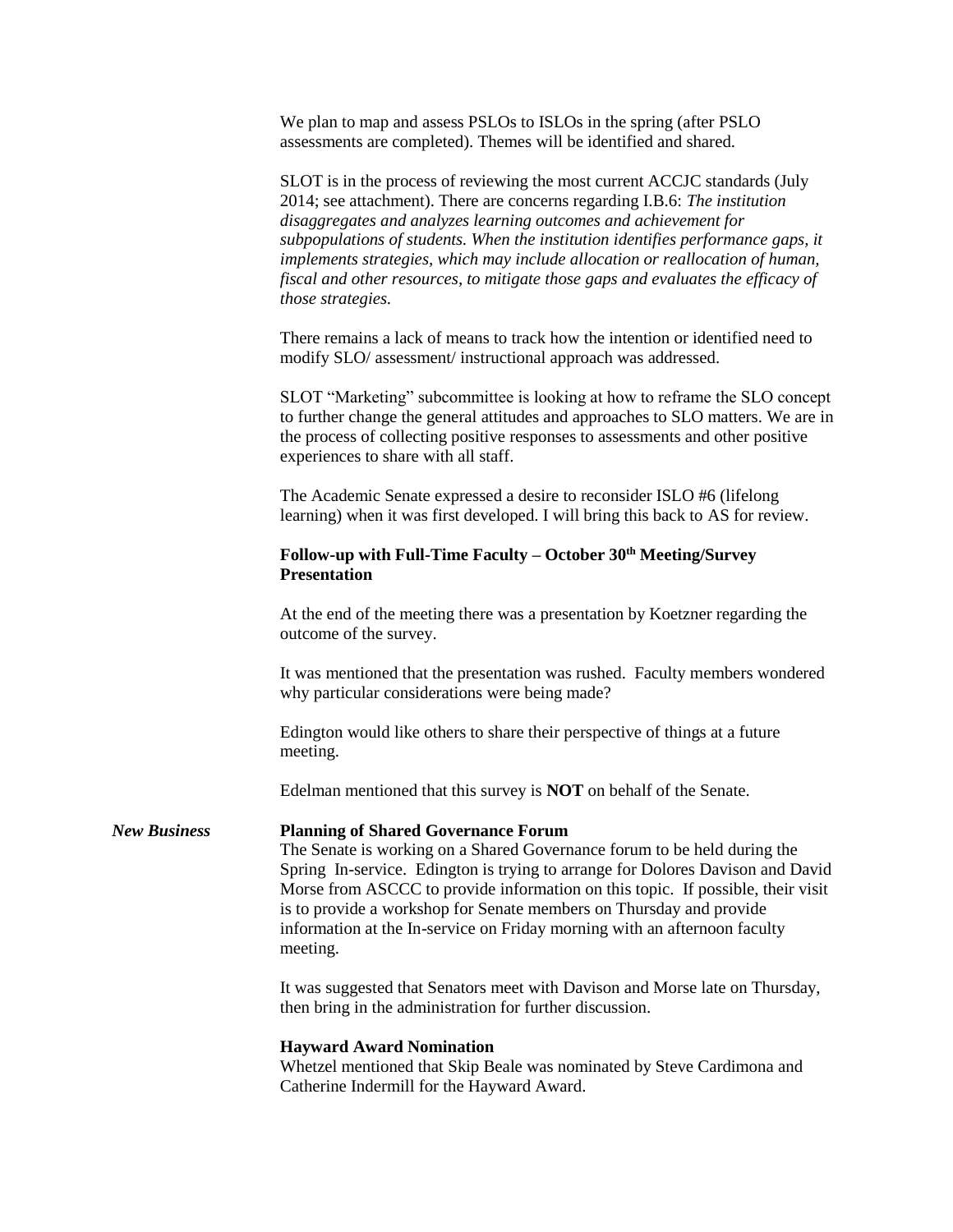M/S/C (*Jenkins/Crofoot*) to nominate Skip Beale for the Hayward Award

Edelman asked that Cardimona, Indermill and Skip Beale complete the application process. This process needs to be completed before December 11.

#### **Proposed Resolution – Part-Time Faculty Pay Equity**

The union has voted to sign onto the Resolution and it has been forwarded to the Board.

Jenkins mentioned that the Resolution will help to improve student success and retention. It also addresses an increased percentage of full-time faculty to parttime faculty. Better retention of students and office hours, which is part of student success.

Edelman mentioned, if in support of this then a Resolution needs to be made and forwarded to the Governor.

M/S/C (*Crofoot/Edington*) as a senate move to support and make a resolution.

Edelman asked that Crofoot and McKay draft the Resolution and bring it back the next meeting to be held on December  $4<sup>th</sup>$ .

Crofoot mentioned with the support of the Resolution, this could be used in negotiations for part-time faculty.

The first reading of the Resolution will take place on December 4 and the second reading on January 29.

#### **Fort Bragg Report – Gehrman**

Gehrman evaluated two classes last week. The community is desperate to have a community college in the area. **Information from those on campus** 1.) There is no one at the Center to provide information. 2.) The Counselor is booked with appointments 3.) The library is often not open. **On a facilities level** it is bare bones. The Center is missing out on potential students because support on the site is limited.

**Types of courses offered** – A complaint was made on the emphasis of the arts. Student are interested in basic transfer level courses.

Walsh mentioned that facilities are an issue. The lighting is not adequate in the classrooms. The technology does not meet standards. Computers need to be provided for faculty use.

Jenkins mentioned that three students are commuting from the Fort Bragg area. Students want job skills/CTE type courses and short-term certificates. Jenkins has hired an assistant to help with outreach and development of a cohort group for the HUS courses.

Edelman will mention this at the VP/Deans meeting.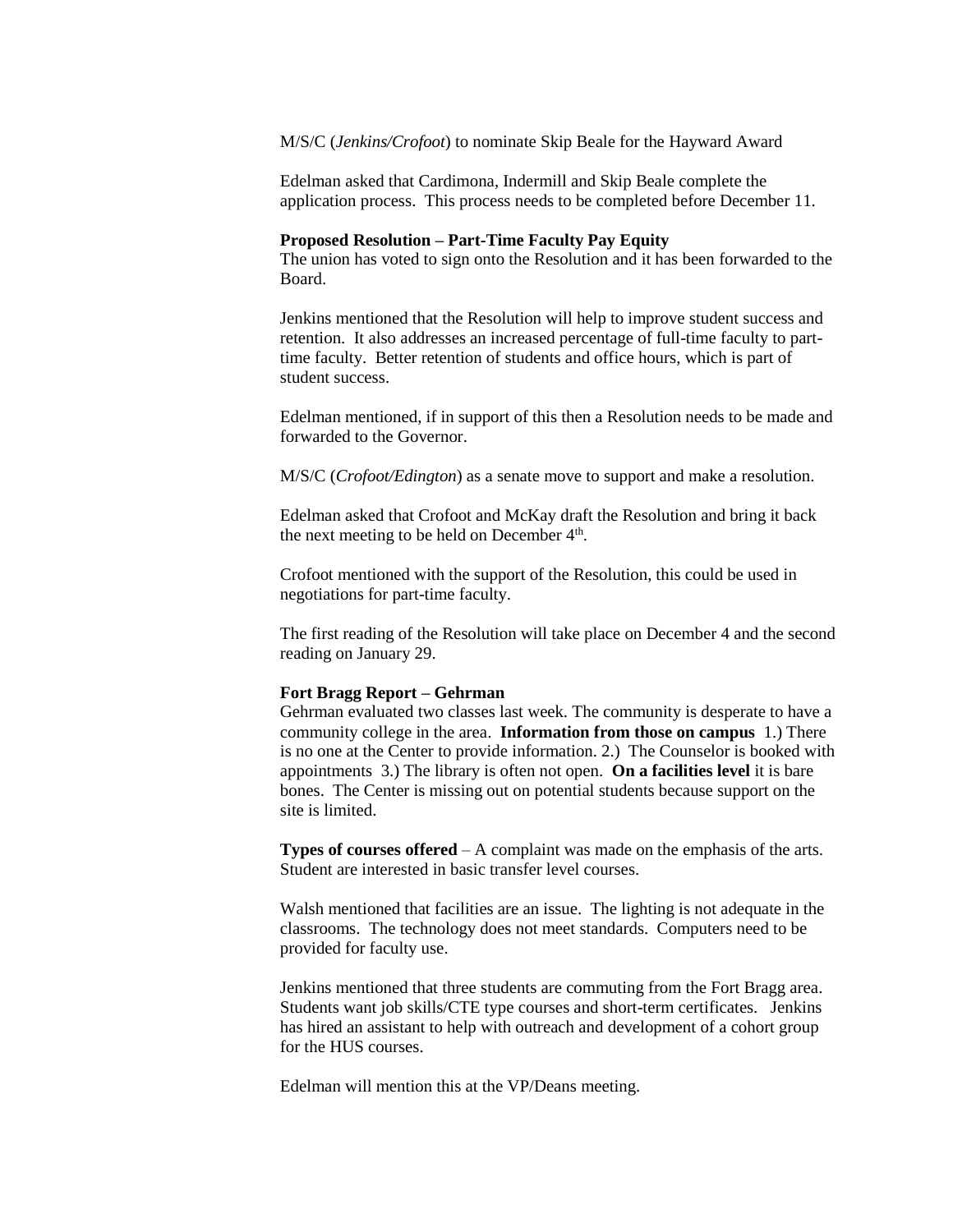|                            | Jenkins mentioned the use of technology, we can do a lot with distance<br>education. We could link the main campus with Fort Bragg and offer classes in<br>that manner.                                                        |
|----------------------------|--------------------------------------------------------------------------------------------------------------------------------------------------------------------------------------------------------------------------------|
|                            | Cardimona mentioned the possibility of online courses offered to students at the<br>Fort Bragg Center.                                                                                                                         |
|                            | It was suggested that money be spent on safety, reception, banners and<br>technology at the Fort Bragg Center.                                                                                                                 |
|                            | <b>Review topics for upcoming faculty meeting- December 11</b><br>(Food will be provided by – Science Department)<br>Presentation on graphics & marketing<br>Follow-up from October $30th$ meeting<br>$\overline{\phantom{a}}$ |
| <b>Future Agenda Items</b> | Plenary Session – Edington<br>Representative Area Reports<br>Evaluation Documents - C. Indermill<br>Cardimona – Textbook Ordering Process<br>Unfinished Business - Semester Wrap-Up                                            |
| <b>Next Meeting</b>        | Thursday, December 4, 2014                                                                                                                                                                                                     |
| <b>Adjournment</b>         | The meeting adjourned at 2:00 p.m.                                                                                                                                                                                             |
| Reid Edelman - President   | <b>Academic Senate Membership - 2014-2015</b><br>Steve Cardimona<br>$\overline{M}$                                                                                                                                             |

Jason Edington – Vice President Jessica Crofoot - MPFA Catherine McKay Sarah Walsh Tascha Whetzel Dan Jenkins Jody Gehrman Doug Browe